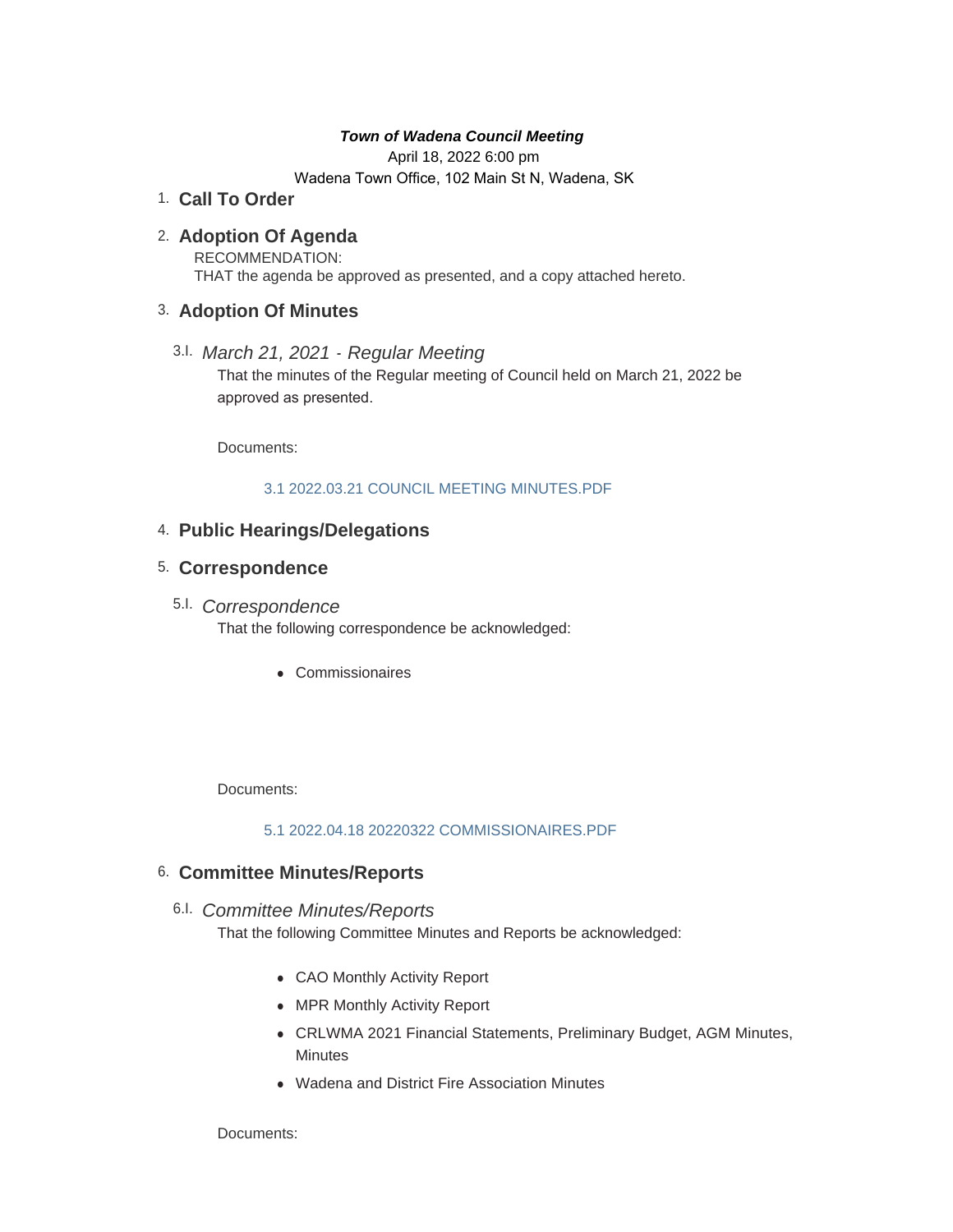[6.1 2022.04.18 CAO MONTHLY ACTIVITY REPORT.PDF](http://townofwadena.com/AgendaCenter/ViewFile/Item/3543?fileID=4206) [6.2 2022.04.18 MPR MONTHLY ACTIVITY REPORT.PDF](http://townofwadena.com/AgendaCenter/ViewFile/Item/3543?fileID=4207) [6.4 2022.04.18 2021 CRLWMA 2021 FINANCIAL STATEMENTS.PDF](http://townofwadena.com/AgendaCenter/ViewFile/Item/3543?fileID=4208) [6.4 2022.04.18 2022 CRLWMA PRELIMINARY BUDGET.PDF](http://townofwadena.com/AgendaCenter/ViewFile/Item/3543?fileID=4209) [6.4 2022.04.18 APRIL 26 CRLWMA AGM MINUTES.PDF](http://townofwadena.com/AgendaCenter/ViewFile/Item/3543?fileID=4210) [6.4 2022.04.18 FEB 28 CRLWMA MINUTES.PDF](http://townofwadena.com/AgendaCenter/ViewFile/Item/3543?fileID=4211) [6.5 2022.04.18 WADENA AND DISTRICT FIRE ASSOCIATION MINUTES](http://townofwadena.com/AgendaCenter/ViewFile/Item/3543?fileID=4212)  APRIL 6.PDF

# **Finance** 7.

*List Of Accounts For Approval And Payroll* 7.I.

That payment of the accounts represented by cheques #23501 to #23540 and #1292- MAN to #1391-Man totaling \$236,462.14; and payroll vouchers #2455 to #2491 totaling \$42,902.66 be approved as presented and the payment register for all payments attached hereto.

Documents:

### [7.1 LIST OF ACCOUNTS FOR APPROVAL.PDF](http://townofwadena.com/AgendaCenter/ViewFile/Item/3545?fileID=4239) [7.2 PAYROLL REPORT.PDF](http://townofwadena.com/AgendaCenter/ViewFile/Item/3545?fileID=4240)

*Monthly Financial Statements And Bank Reconciliations* 7.II. That the monthly financial statement and bank reconciliations for the month of March 2022 be accepted as presented.

Documents:

#### [7.3 2022.04.18 MARCH 2022 BANK REC AND FINANCIAL STATEMENT.PDF](http://townofwadena.com/AgendaCenter/ViewFile/Item/3546?fileID=4243)

# **New Business/Discussion Items** 8.

*Recreation Centre User Agreement* 8.I.

"THAT the Wadena Recreation Centre Regular User Agreement, and Recreation Centre Rental Agreement be approved as presented"

Documents:

#### [8.1 2022.04.18 RECREATION CENTRE USER AGREEMENT ISSUE](http://townofwadena.com/AgendaCenter/ViewFile/Item/3553?fileID=4213)  REPORT.PDF

*Sportsground User Agreements* 8.II.

"THAT the 2022 Sportsgrounds User Agreements for Wadena Minor Sports, Rosebud SR Royals and Rosebud JR Royals be approved as presented.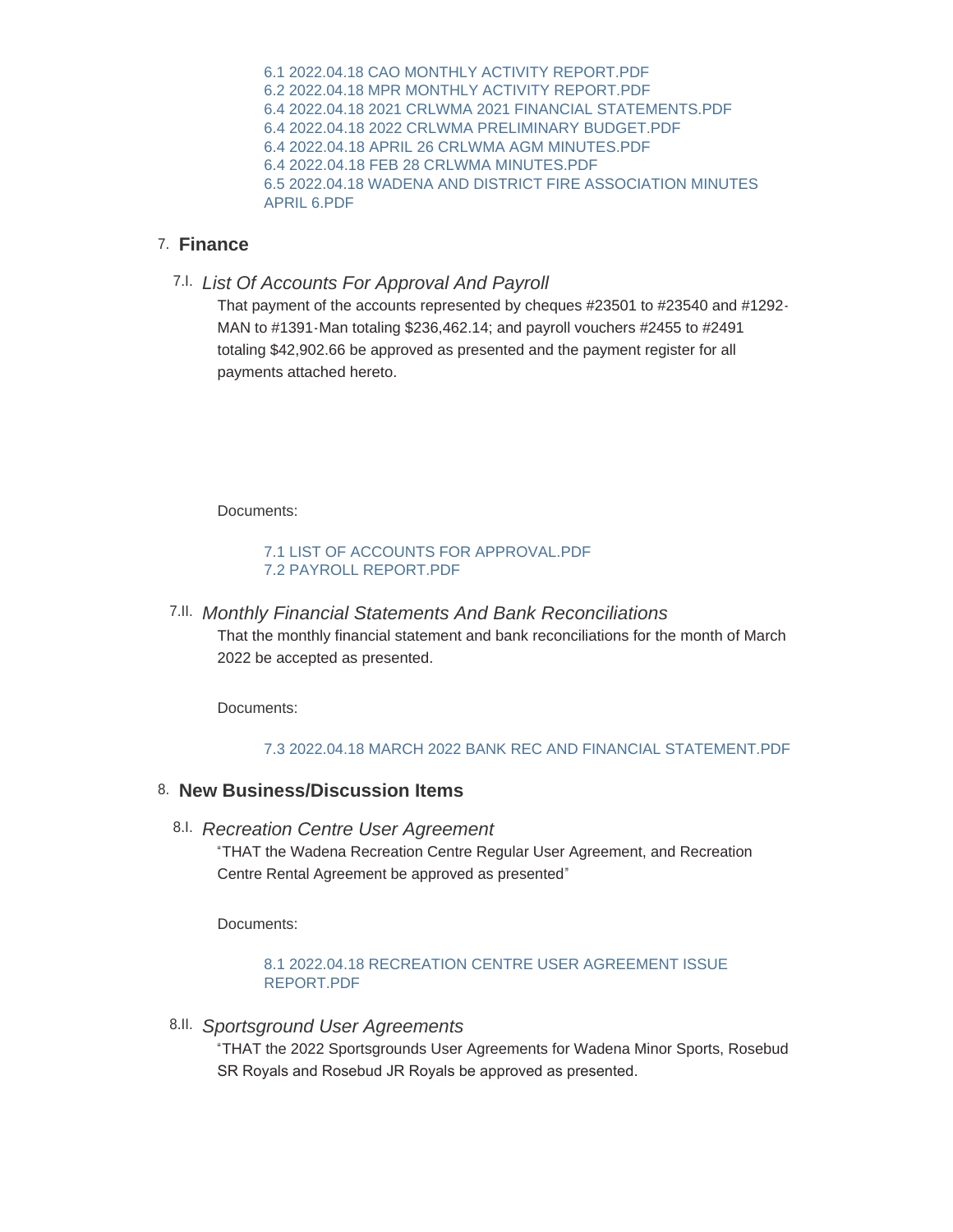Documents:

### [8.2 2022.04.18 ISSUE REPORT 2022 SPORTSGROUNDS USER](http://townofwadena.com/AgendaCenter/ViewFile/Item/3548?fileID=4217)  AGREEMENTS.PDF

*Legion Branch 62 Hall Rental* 8.III.

THAT the Hall Rental Fee for the Benefit/Fundraiser for Ukraine Event be given at 50% discount for a total of \$463.50 +GST.

Documents:

### [8.3 2022.04.18 LEGION BRANCH 62 HALL RENTAL REQUEST ISSUE](http://townofwadena.com/AgendaCenter/ViewFile/Item/3561?fileID=4218)  REPORT.PDF

# *Rosebud Royals*  8.IV.

"THAT the Rosebud Royals request for no charge at sportsgrounds for reunion on July  $1<sup>st</sup>$  and  $2<sup>nd</sup>$  2022 be denied"

Documents:

## [8.4 2022.04.18 ROSEBUD ROYALS REQUEST ISSUE REPORT.PDF](http://townofwadena.com/AgendaCenter/ViewFile/Item/3549?fileID=4219)

*Community Hall User Agreement* 8.V.

THAT the Wadena Community Legion Hall Regular User Group Agreements be approved as presented.

Documents:

## [8.5 2022.04.18 USER AGREEMENTSCOMMUNITY HALL.PDF](http://townofwadena.com/AgendaCenter/ViewFile/Item/3550?fileID=4220)

*Fitness Centre Key Card Deposit* 8.VI.

"THAT, administration be authorized to remove \$20 deposit from the Fitness Centre key cards and accept the \$20.00 fee as part of the initial membership sale or any replacement card."

Documents:

[8.6 2022.04.18 FITNESS CENTRE KEY CARD DEPOSIT.PDF](http://townofwadena.com/AgendaCenter/ViewFile/Item/3555?fileID=4222) [8.6 ATTACHMENT COMBINED FITNESS CENTRE ADULT MEMBERSHIP](http://townofwadena.com/AgendaCenter/ViewFile/Item/3555?fileID=4223)  AND PAR Q FORM.PDF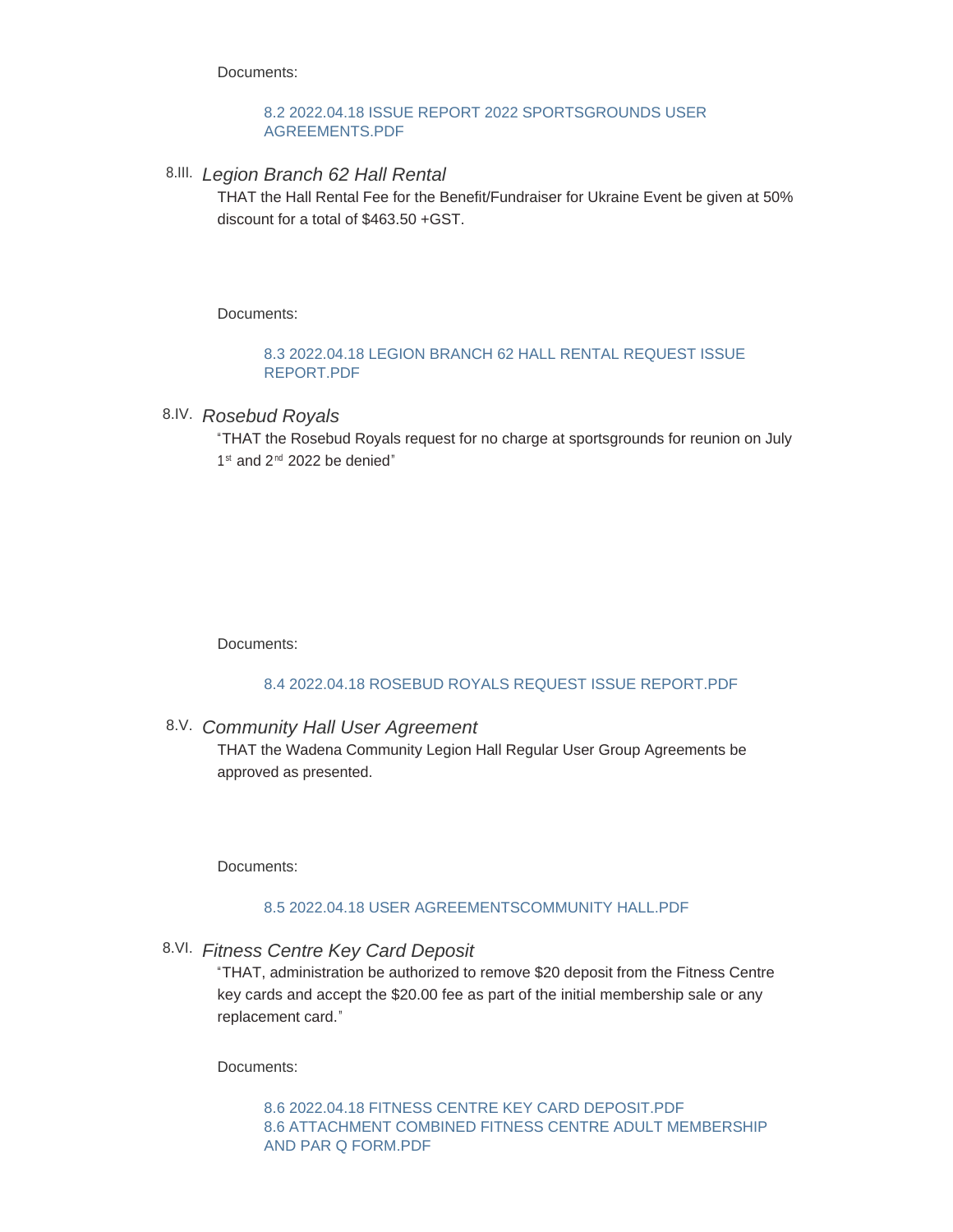## *Kubota Mowers 2022 Preseason Service* 8.VII.

"THAT administration be authorized to go ahead with booking in the repairs of the Kubota mowers and ordering of the tires."

#### Documents:

### [8.7 2022.04.18 KUBOTA MOWERS 2022 PRESEASON SERVICE.PDF](http://townofwadena.com/AgendaCenter/ViewFile/Item/3551?fileID=4224)

*Library Caretaking Tender* 8.VIII.

| "THAT the submitted bid from                                       | . and      |
|--------------------------------------------------------------------|------------|
| be recognized and that the library caretaking tender be awarded to |            |
| for a two-year term at the tendered price of                       | per month. |

Documents:

## [8.8 2022.04.18 LIBRARY CARETAKING TENDER.PDF](http://townofwadena.com/AgendaCenter/ViewFile/Item/3559?fileID=4225)

# *Wadena Players Theatre* 8.IX.

"THAT the Wadena Players Theatre Proposal for a donation of \$1,000 towards the replacement of the Wadena Community Legion Hall PA System in exchange for the forming of a Hall user Group Committee and the approval of sound system be denied."

Documents:

## [8.9 2022.04.18 WADENA PLAYERS THEATRE ISSUE REPORT.PDF](http://townofwadena.com/AgendaCenter/ViewFile/Item/3554?fileID=4226)

*Cemetery Caretaking Tender* 8.X.

That the cemetery caretaker tender be awarded to \_\_\_\_\_\_\_\_\_\_\_\_\_\_\_\_\_\_ from May 2022 to October 2022 at a cost of \_\_\_\_\_\_\_\_\_\_\_\_\_\_per month." (Possibly a two year term)

Documents:

## [8.10 2022.04.18 CEMETERY CARETAKING TENDER.PDF](http://townofwadena.com/AgendaCenter/ViewFile/Item/3558?fileID=4227)

*Fundraiser Hall Rental* 8.XI.

"THAT the Hall Rental Fee for the Benefit/Fundraiser for Ukraine Event be given at 50% discount for a total of \$463.50 +GST"

Documents: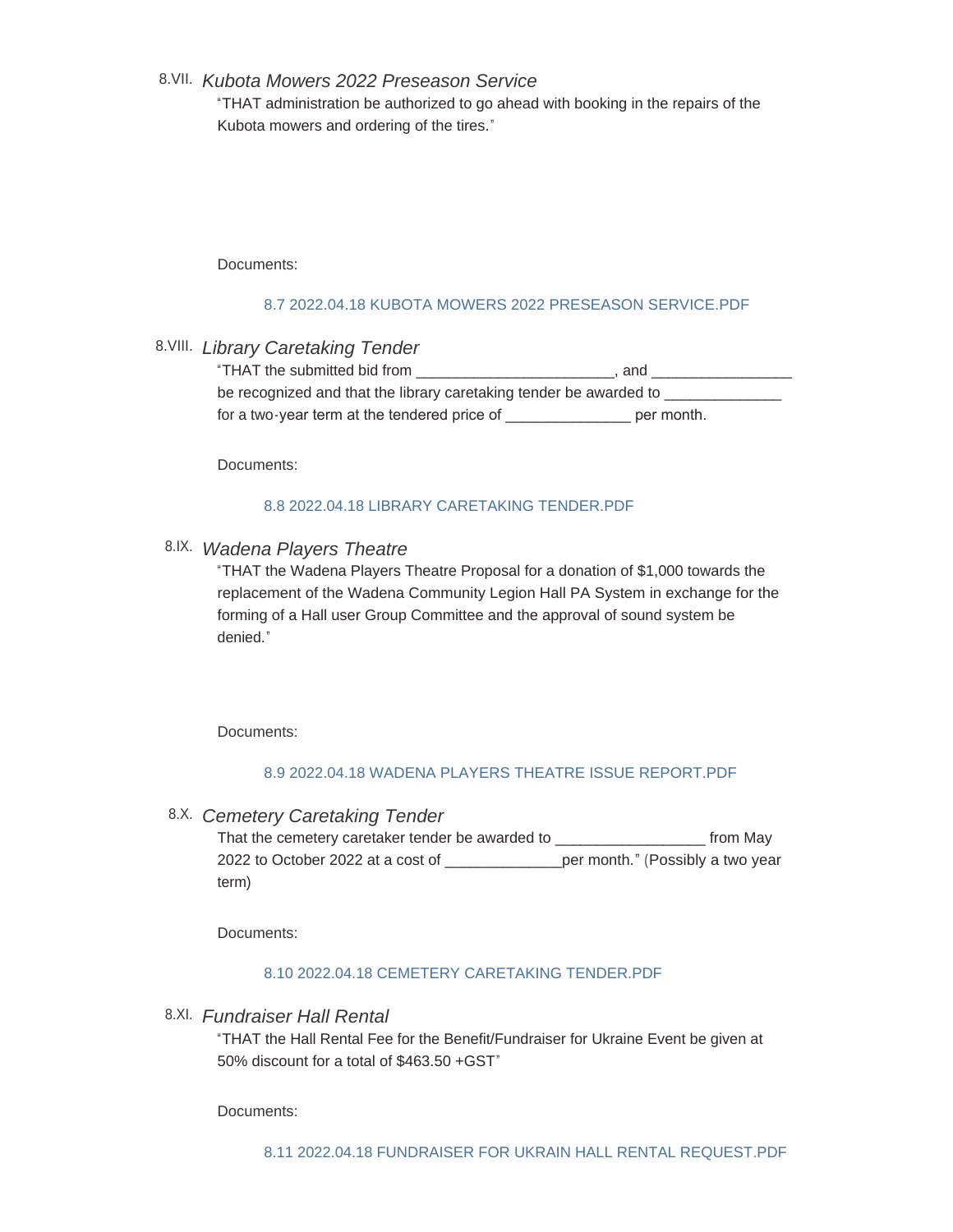## *Wadena Lions Club* 8.XII.

"THAT administration be approved to rescind the Lions Club invoice of \$100.43"

Documents:

#### [8.12 2022.04.18 LIONS CLUB INVOICE AMENDMENT.PDF](http://townofwadena.com/AgendaCenter/ViewFile/Item/3582?fileID=4242)

*Condenser Replacement And Grant* 8.XIII.

"THAT administration be authorized to work with Enerlife Consulting Inc. to begin the grant application process for the grant and furthermore, a list of facilities approved by Council for the Energy Survey."

Documents:

### [8.13 2022.04.18 ISSUE REPORT CONDENSER REPLACEMENT AND](http://townofwadena.com/AgendaCenter/ViewFile/Item/3578?fileID=4230)  GRANT.PDF

*Ammonia Beacons And Mezz Emergency Lighting* 8.XIV.

THAT administration be authorized to go ahead with the supply and installation of the safety items discussed within the issue report dated April 12, 2022 regarding ammonia beacons and mezzanine emergency lighting in the Recreation Centre.

Documents:

### [8.14 2022.04.18 AMMONIA BEACONS AND MEZZ EMERGENCY](http://townofwadena.com/AgendaCenter/ViewFile/Item/3579?fileID=4231)  LIGHTING.PDF

### *Zoning Amendment - Bed & Breakfast* 8.XV.

Resolution to go into Public Hearing to be held at 6:00p.m. to hear any verbal or written submissions.

Resolution to go out of Public Hearing and resume Regular Meeting.

After the Public Hearing, the following readings:

- That Bylaw No. 2022-02 be hereby given second reading.
- That Bylaw No. 2022-02 be hereby given third and final reading.

Documents:

[8.15 2022.04.18 ISSUE REPORT ZONING AMENDMENT BED AND](http://townofwadena.com/AgendaCenter/ViewFile/Item/3478?fileID=4232)  BREAKFAST.PDF [8.15 ATTACHMENT 2022 02 ZONING AMENDMENT BED AND](http://townofwadena.com/AgendaCenter/ViewFile/Item/3478?fileID=4233)  BREAKFAST.PDF

*Lagoon Hydrasurvey* 8.XVI.

That Resolution # 114-22 be rescinded, and that the contracting for a sludge survey be undertaken by the contractor that is awarded the contract for dredging services.